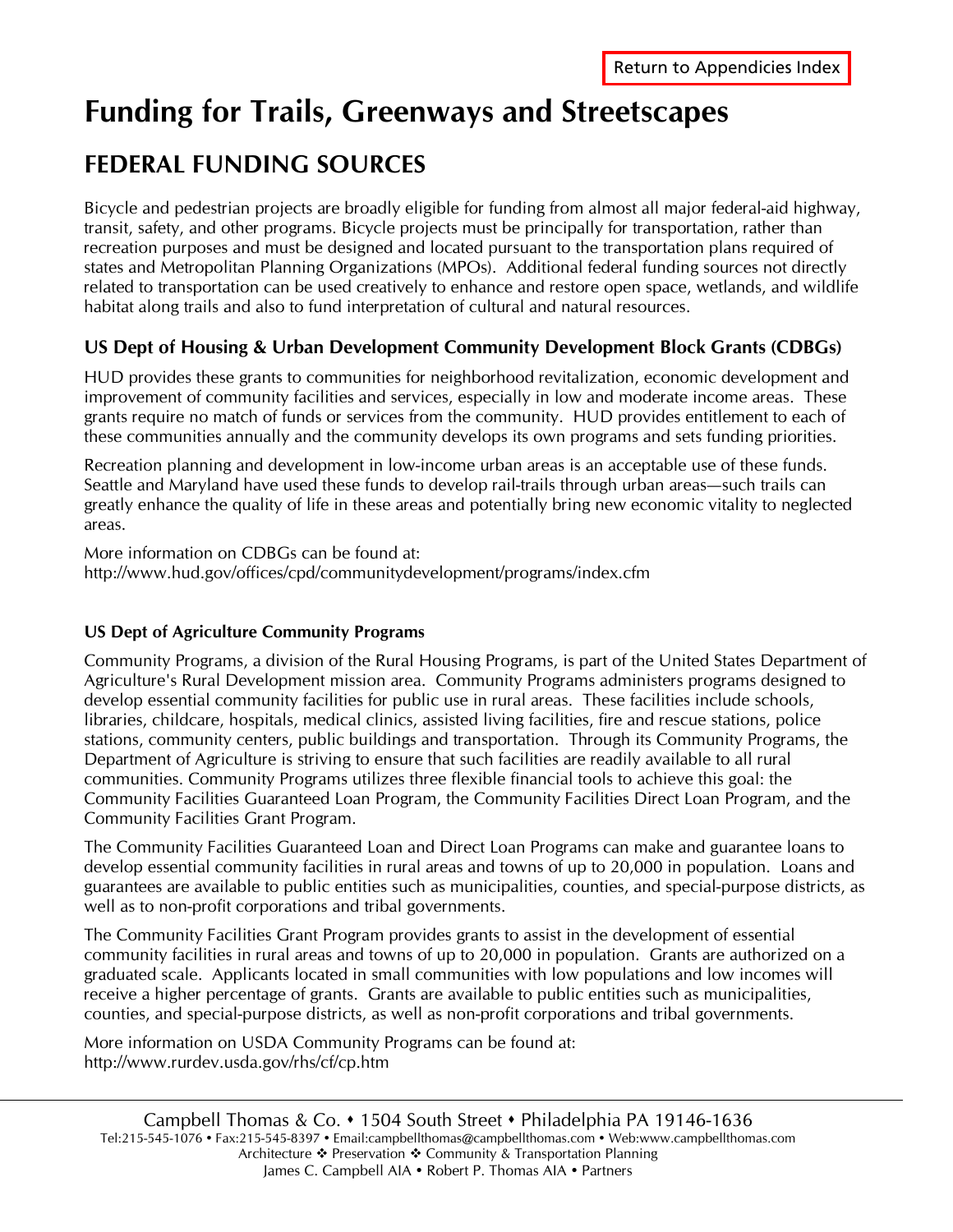## **Land and Water Conservation Fund (LWCF)**

The LWCF was established in 1965 to help provide "close-to-home" park and recreation opportunities throughout the nation. Money for the fund comes from the sale or lease of non-renewable resources, primarily federal offshore oil and gas leases and surplus federal land sales. A large portion of the annual LWCF allocation goes toward acquisition of land for federal land management agencies; however, a portion of the money is provided to cities, counties and park districts to acquire land and develop parks. LWCF funds are provided to each state annually by the National Park Service. State funding is based on a population formula. A state administers the program through a State Liaison Officer, who recommends projects to the National Park Service for approval. Local governments are eligible applicants. Communities must be able to match LWCF grants with a 50 percent provision of funding or services.

In order to qualify for funding, a project must meet two criteria. First, the project must be primarily for recreation purposes, not transportation. Second, the organization leading the project must guarantee that the project will be maintained in perpetuity for public recreational use. Any deviation from recreational use must be approved by the National Park Service, and property of at least equal recreational value must be provided to replace the loss.

Americans for Our Heritage and Recreation provides an overview of the LWCF program at http://www.ahrinfo.org/lwcf\_overview.html and links to the National Park Service and State Liaison **Officers** 

The National Park Service maintains the LWCF website: http://www.ncrc.nps.gov/lwcf/

Pennsylvania's State Liaison Officer may be contacted at:

Bureau of Recreation and Conservation PA Dept. of Conservation and Natural Resources P.O. Box 8767 Harrisburg, PA 17105 Tel: 717-783-2659

#### **North American Wetlands Conservation Act Small Grants Program**

The 1989 North American Wetlands Conservation Act (NAWCA) promotes long-term conservation of North American wetlands ecosystems and the waterfowl and other migratory birds, fish and wildlife that depend on such habitats. Principal conservation actions supported by NAWCA are acquisition, creation, enhancement and restoration of wetlands and associated habitat. The US Fish and Wildlife Service administers the Small Grants Program, which promotes long-term wetlands conservation through encouraging participation by new grantees and partners who may not be able to compete in the regular grants program. The maximum grant award is \$50,000, and the proposals must represent on-the-ground projects rather than educational, interpretive, or other types of projects. There is a 1:1 non-federal match requirement.

More information on the program can be obtained through the US Fish and Wildlife Service's Division of Bird Habitat Conservation at http://www.fws.gov/birdhabitat/Grants/NAWCA/Act.shtm and http://www.fws.gov/birdhabitat/Grants/NAWCA/Small/index.shtm

## **Transportation Equity Act for the 21st Century (TEA-21)**

The Intermodal Surface Transportation Efficiency Act of 1991, dubbed "ISTEA," included funding for nontraditional transportation improvements which were categorized as transportation enhancements. This act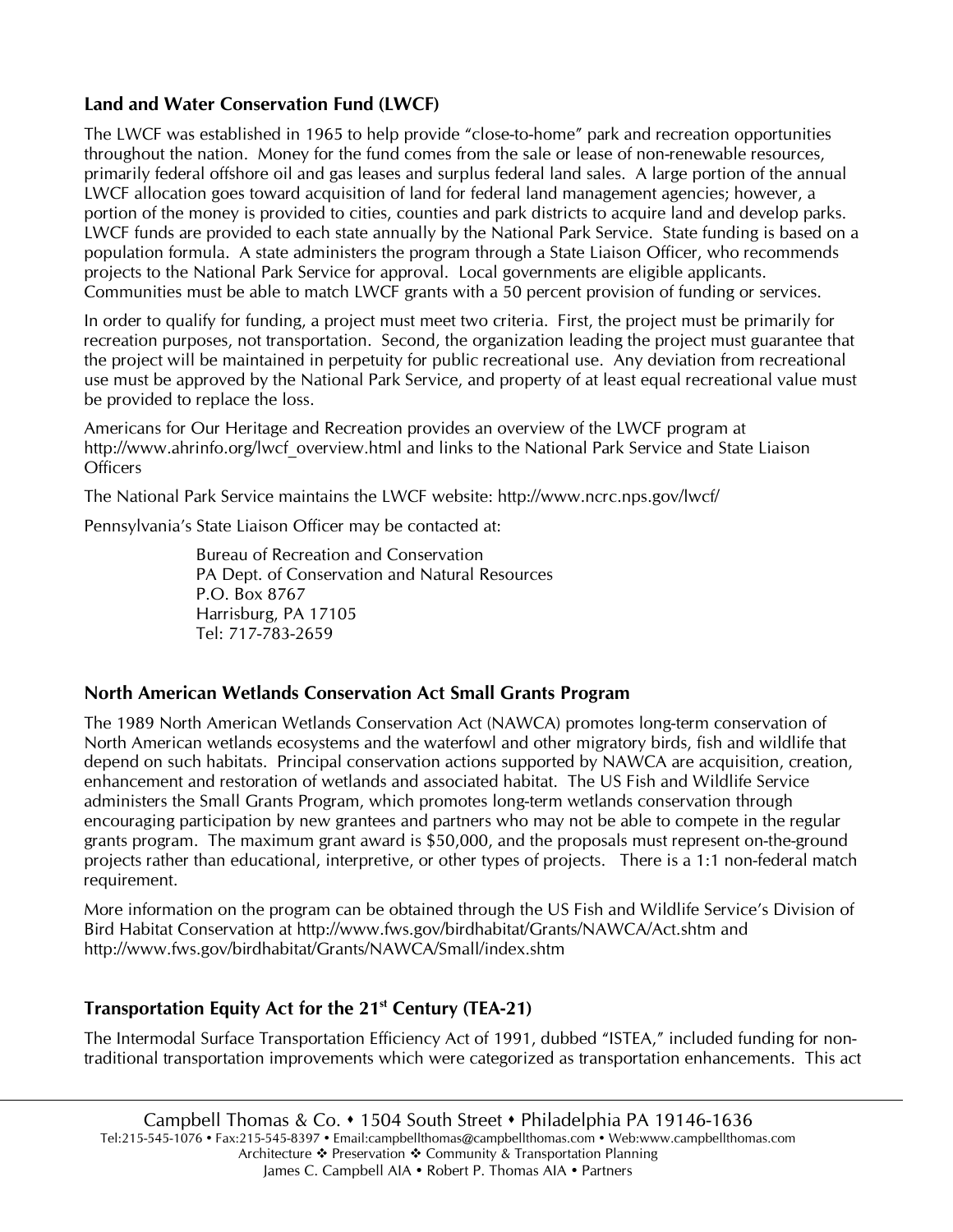provided \$3.3 billion nationwide over the six-year life of the Act for improvements such as pedestrian and bicycle routes, preservation of historic transportation structures, scenic beautification of transportation facilities, and other environmentally beneficial transportation projects. ISTEA expired in September of 1997; however, the transportation enhancements provisions have been included in its successor, the Transportation Equity Act for the  $21<sup>st</sup>$  Century (TEA-21), signed into law June 1998. TEA-21 not only continued the visionary policies of its predecessor, but also provided more funding than ever before for non-motorized transportation modes, specifically bicycle and pedestrian modes. Under the new law, Pennsylvania is to receive nearly \$1.3 billion in transportation funding, a significant increase over ISTEA levels.

A relatively modest amount of the funds allocate to TEA-21 are available for local planning of bikeways and recreational trails. The act emphasizes coordinated overall planning and funding of projects at the state level and involvement by MPOs. All federal funding programs require conformity to plans developed by the states and MPOs.

For more information about TEA-21 go to the US Department of Transportation's TEA-21 home page at http://www.fhwa.dot.gov/tea21/summary.htm

Contact the Delaware Valley Regional Planning Commission at:

The Bourse Building 111 S. Independence Mall East, 8th Floor Philadelphia, PA 19106 215-592-1800

Project funding for pedestrian and bicycle projects is provided by TEA-21 through the Surface Transportation Program and Transportation Enhancements Program and Transportation and Community and System Preservation Pilot Program (TCSP), explained below.

## **Surface Transportation Program and Transportation Enhancements Program**

Surface Transportation Program (STP) funds may be used for either the construction of bicycle transportation facilities and pedestrian walkways, or non-construction projects, such as maps, brochures, signage and public service announcements related to safe bicycle use and walking. Proposed projects must be designed primarily for transportation rather than recreation. TEA-21 adds the modification of public sidewalks to comply with the Americans with Disabilities Act as an activity that is specifically eligible for the use of these funds.

The most relevant element of the STP program to local government trail development is the opportunity to participate in transportation enhancements. The intent of the transportation enhancements is to creatively integrate transportation facilities into local communities and the environment. Ten percent of each state's annual STP funds are set aside for Transportation Enhancement Activities (TEAs). The law provides a specific list of activities that are eligible TEAs including: provision of facilities for bicycles and pedestrians, provision of safety and educational activities for bicyclists and pedestrians, and the preservation of abandoned railway corridors (including the conversion and use thereof for bicycle and pedestrian trails).

Pennsylvania is expected to receive \$120 million over the six-year life of TEA-21 for Transportation Enhancements. A few of the previously funded projects include:

- Provision of facilities for bicycles and pedestrians
- Provision of safety and education activities for bicycles and pedestrians
- Preservation of abandoned railroad corridors for bicycle and pedestrian trails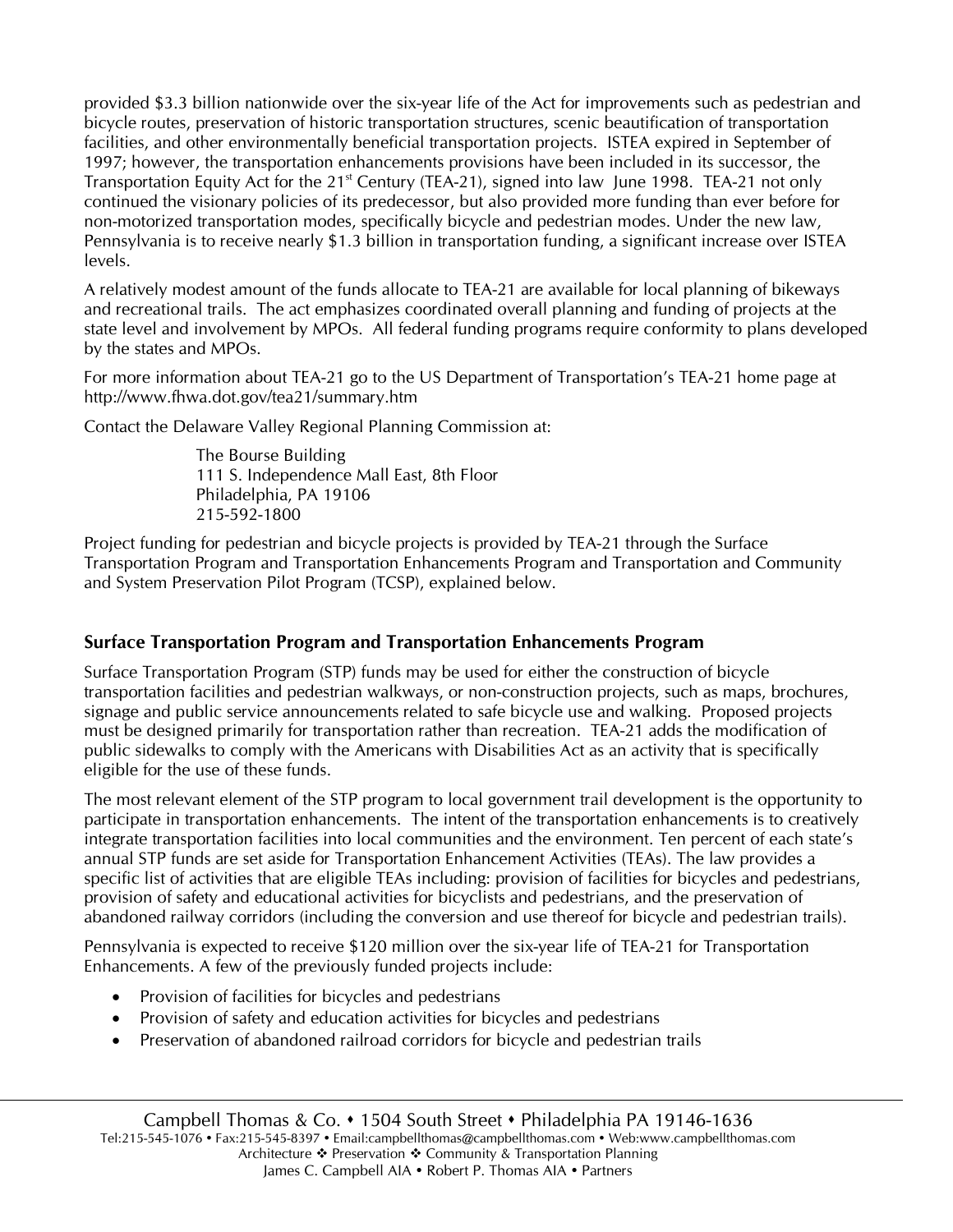Transportation enhancements projects are eligible for a maximum of 80 percent federal funding, with 20 percent coming from a local government's match. A match may be made with dollars or in-kind services, and in some cases, other federal or state funding sources may be used as the match. Pennsylvania's program has been structured to have project sponsors fund the pre-construction phases of work, e.g., the design, right-of-way acquisition, and utility relocation work, with non-federal funding, and to then provide 100% federal funding for the construction phase. This generally results in about an 80/20 cost-sharing arrangement. There is one more round of funding to submit Transportation Enhancements projects during the life of TEA-21, which expires in 2003.

PennDOT provides staff to administer the program and give advice and technical assistance as necessary; however, individual MPOs (Metropolitan Planning Organizations) are usually responsible for coordinating and recommending transportation enhancements projects for their regions. Individual applicants submit their projects to the Delaware Valley Regional Planning Commission, the MPO for a five-county area in southeastern Pennsylvania and southern New Jersey. The applications are reviewed, prioritized, and a recommendation is forwarded to PennDOT for final review and then passed on to the State Transportation Commission for final adoption. A legal agreement, which establishes the federal and local money to be spent on the project, is signed between PennDOT and the sponsoring group.

Another ten percent of each state's STP funds is set aside for safety. The *Hazard Elimination* and *Railway-Highway Crossing Programs* are two programs under the safety category, which address bicycle and pedestrian safety issues. Each state is required to implement a Hazard Elimination Program to identify and correct locations that may constitute a danger to motorists, bicyclists, and pedestrians. Funds may be used for activities, including a survey of hazardous locations, for projects on any publicly owned bicycle or pedestrian pathway or trail, or for any safety-related traffic calming measure. Improvements to railwayhighway crossings shall take into account bicycle safety.

A useful website for information on this program is the National Transportation Enhancements Clearinghouse: http://www.enhancements.org

For more information, also go to the Federal Highway Administration's website on bicycle and pedestrian provisions: http://www.fhwa.dot.gov/environment/bikeped/BP-Guid.htm

For Pennsylvania's Transportation Enhancements, Home Town Streets and Safe Routes To School Programs see http://www.dot.state.pa.us/Penndot/Bureaus/CPDM/Prod/Saferoute.nsf

## **Transportation and Community and System Preservation Pilot Program (TCSP)**

TCSP provides funding for a comprehensive initiative including planning grants, implementation grants, and research to investigate and address the relationships between transportation, community, and system preservation and to identify private sector-based initiatives. In 1999, \$20 million was authorized for the pilot program, and 2000-2003 are each authorized for \$25 million. A total of \$120 million is authorized for this program for FYs 1999-2003. **TEA-21 was set to expire in September 2003, but Congress passed a series of extensions for funding through September 2004. As of that date the United States Congress has not taken any action to further the program, although it may yet do so. Contact your U.S. Senator or Representative for updated information.**

An interagency team evaluates applications for competitive TCSP Program grants. The team includes representatives from: Federal Highway Administration (FHWA), Federal Transit Administration (FTA), US Department of Transportation (DOT) Office of the Secretary, Federal Railroad Administration (FRA), Research and Special Programs Administration (RSPA)/Volpe Center, and the Environmental Protection Agency (EPA). TCSP Program grants can also be designated by Congress.

Some of the eligible projects include: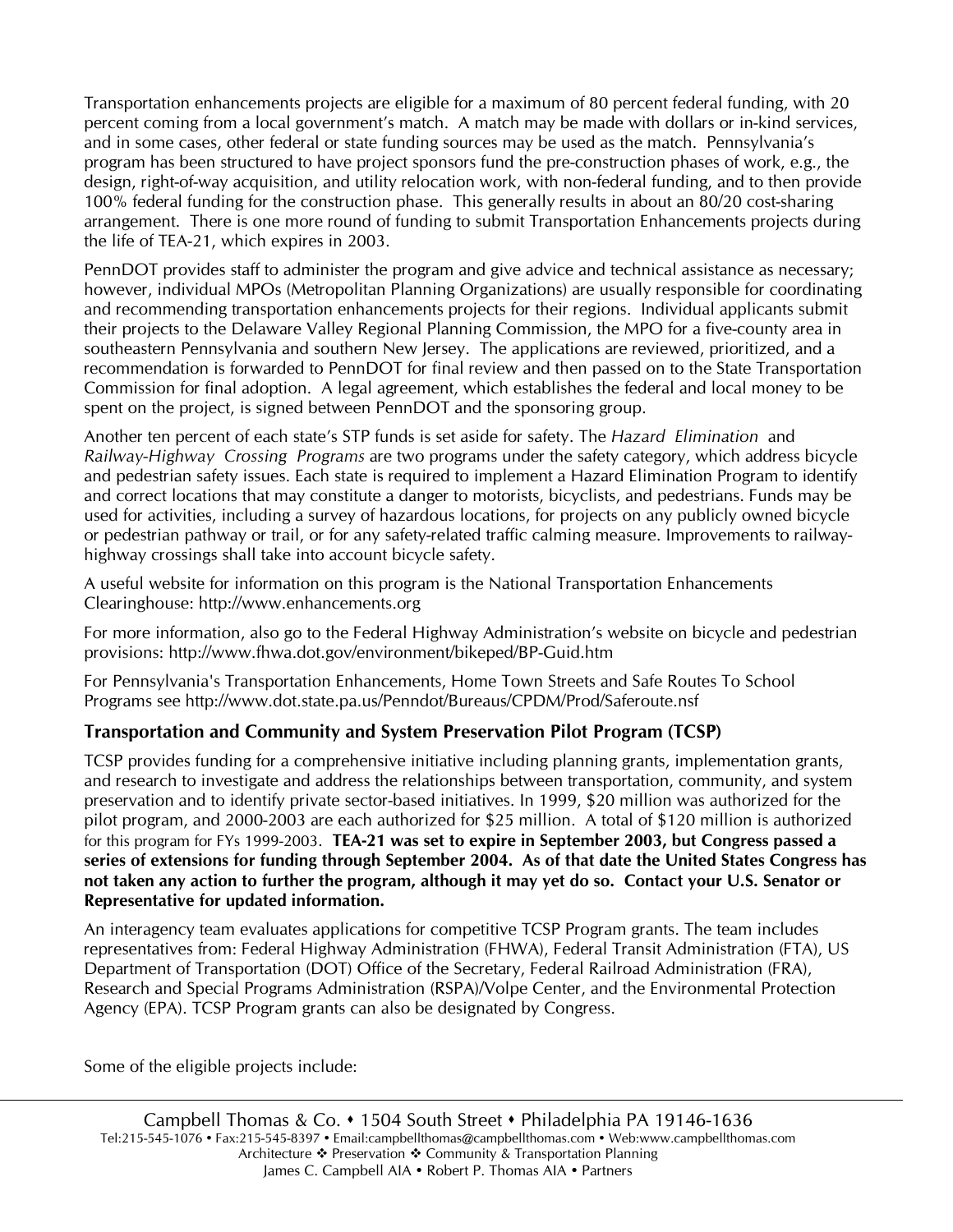- Corridor preservation activities necessary to implement transit oriented development plans
- Traffic calming measures
- Spending policies that direct funds to high growth areas
- Urban growth boundaries to guide metropolitan expansion
- Green corridors that provide access to major highway corridors for efficient and compact development

States, local governments, metropolitan planning organizations (MPOs), and tribal governments are eligible to apply for TCSP Program funds.

For more information, go to the Federal Highway Administration's TCSP website: http://www.fhwa.dot.gov/tcsp/

## **Congestion Mitigation and Air Quality Improvement Program**

Congestion mitigation and air quality improvement funds are authorized for transportation projects within non-attainment areas, such as Philadelphia, defined by the Clean Air Act Amendments of 1990. To be funded, projects must contribute to attainment of the National Ambient Air Quality Standards. Funds may be used for either the construction of bicycle transportation facilities and pedestrian walkways or nonconstruction projects (such as maps, brochures, and public service announcements) related to safe bicycle use. Funding is provided through an 80 percent federal and 20 percent state or local match.

The Bureau of Transportation Statistics provides a several guides to CMAQ funding as part of its inline National Transportation Library, go to: http://ntl.bts.gov/digital\_collection.cfm type "CMAQ" in the Keywords box and it will provide several links to online documents

See also the Federal Highway Administration's website regarding CMAQ: http://www.fhwa.dot.gov/environment/cmaq.htm

## **National Highway System (NHS)**

Funds may be used to construct bicycle transportation facilities and pedestrian walkways on land adjacent to any highway on the National Highway System, including Interstate highways. The facilities must be principally for transportation. Funding is provided through an 80 percent federal and 20 percent state or local match.

General information on this program is available at the Federal Highway Administration's website: http://www.fhwa.dot.gov/environment/rectrails/fundrec.htm

## **Recreational Trails Program**

Funded through the Highway Trust Fund, the program is related to the Symms National Recreational Trails Act of 1991 and was originally created as the National Recreational Trails Trust Fund to provide for and maintain recreational trails that are part of Statewide Comprehensive Outdoor Recreation Plans (SCORP). Pennsylvania's SCORP program is titled the "Pennsylvania Recreational Trails Program." Funds under this program may be used for all kinds of trail projects, including trail maintenance, acquisition and development, and for improving access to and use of trails by persons with disabilities. The Pennsylvania Department of Conservation and Natural Resources administers the program, which is described more fully below under "State Grant Programs." National mandates require that, of funds apportioned to a state, 30 percent be used for motorized trail uses, 30 percent for non-motorized trail uses, and 40 percent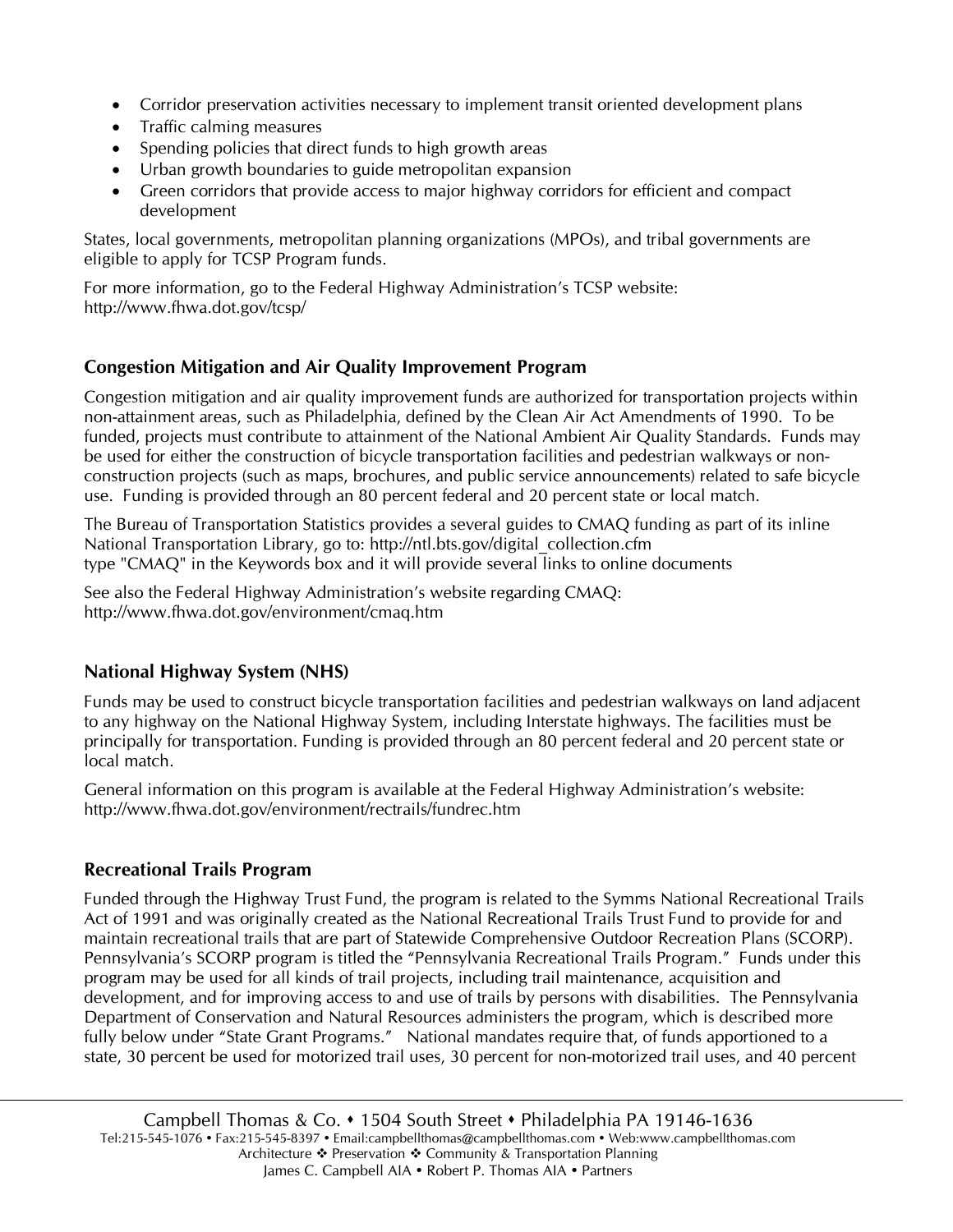for diverse trail uses. The latter funds are allocated at the state's discretion, but preference is given to projects with the greatest number of compatible recreational purposes or to those that provide for innovative recreational trail corridors used for motorized and non-motorized recreation.

Information on this program is available through the Federal Highway Administration's website: http://www.fhwa.dot.gov/tea21/factsheets/rec-trl.htm

## **Federal Lands Highway Program**

Provisions for pedestrians and bicyclists are eligible under the various categories of the program in conjunction with roads, highways, and parkways. Priority for funding projects is determined by the appropriate Federal Land Agency or Tribal government. These funds are used at the discretion of a state's department of transportation. Local municipalities may petition PennDOT to obtain funding. Bicycle facilities must be principally for transportation rather than recreation. Projects are 100 percent federally funded.

A new program category for refuge roads was added to FHLP. This program provides funds that may be used by the U.S. Fish and Wildlife Service and the FHWA for the maintenance and improvement of federally owned public roads that provide access to or within a unit of the National Wildlife Refuge System. Refuge Roads funds may be used for:

- Maintenance and improvement of refuge roads;
- Maintenance and improvement of adjacent vehicular parking areas, provision for pedestrians and bicycles, and construction and reconstruction of roadside rest areas including sanitary and water facilities that are located in or adjacent to wildlife refuges;
- Administrative costs associated with such maintenance and improvements.

More information is available through the Federal Highway Administration's website: http://www.fhwa.dot.gov/tea21/factsheets/fedland.htm

## **Additional TEA-21 Programs**

Title 49 United States Code (as amended by TEA-21) allows the **Urbanized Area Formula Grants, the Capital Investment Grants**, and the **Loans and Formula Program for Other than Urbanized Areas** transit funds to be used for improving bicycle and pedestrian access to transit facilities and vehicles. Eligible activities include investments in pedestrian and bicycle access to a mass transportation facility that establishes or enhances coordination between mass transportation and other transportation. TEA-21 also created a **Transit Enhancement Activity Program** with a one percent set aside of Urbanized Area Formula Grant funds designated for, among other things, pedestrian access and walkways and bicycle access, including bicycle storage facilities and equipment for transporting bicycles on mass transportation vehicles.

**Job Access and Reverse Commute Grants** are available to support projects, including bicycle-related services, designed to transport welfare recipients and eligible low-income individuals to and from employment.

The Federal Highway Administration provides information fact sheets on these programs at the following internet sites:

- For Urbanized Area Formula Grants, see http://www.fhwa.dot.gov/tea21/factsheets/urbnfg.htm
- For Capital Investments Grants and Loan Program, see http://www.fhwa.dot.gov/tea21/factsheets/trcap.htm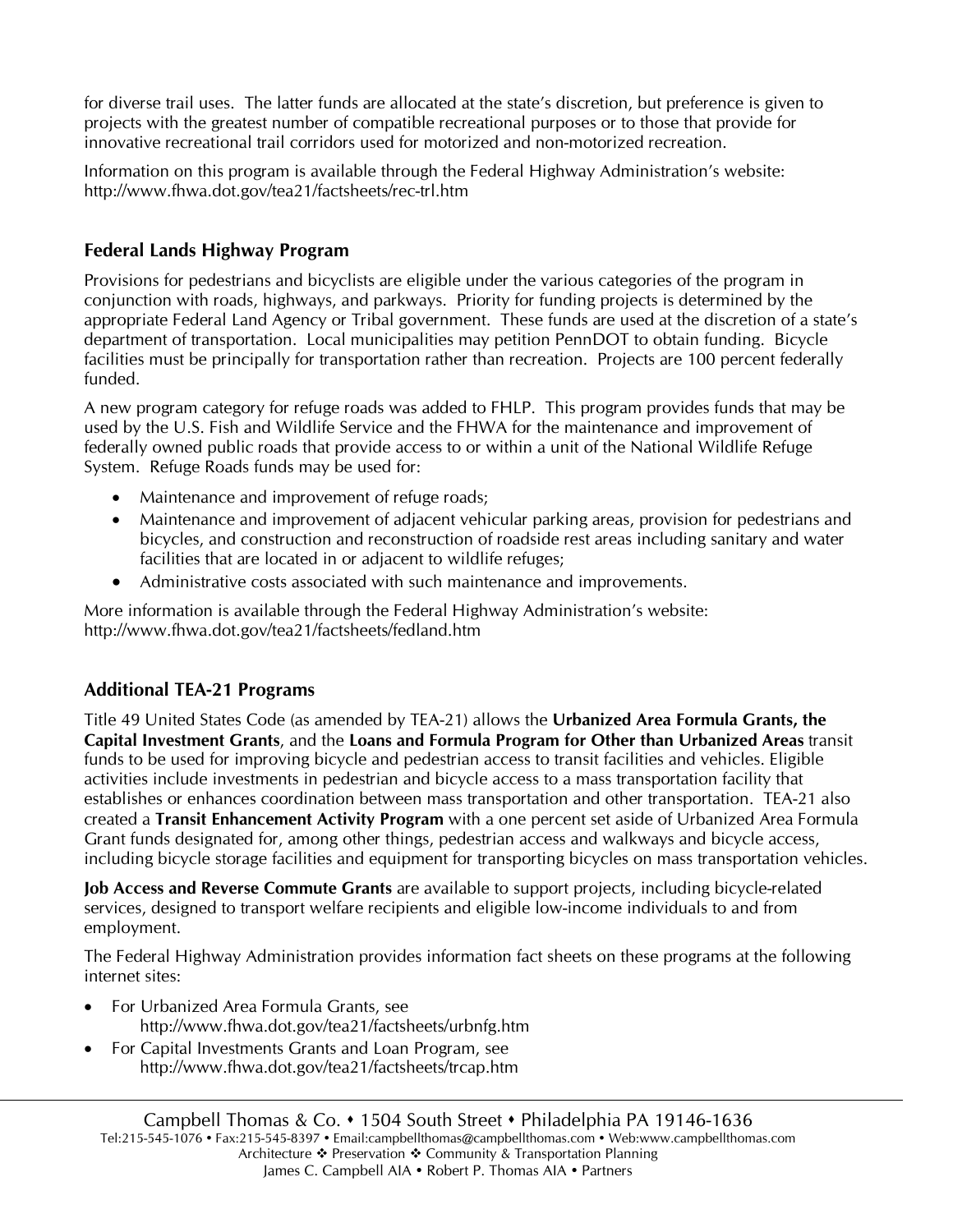- For Formula Grants for Other than Urbanized Areas, see http://www.fhwa.dot.gov/tea21/factsheets/nonurbfg.htm
- For Transit Enhancements, see http://www.fhwa.dot.gov/tea21/factsheets/transenh.htm
- For Job Access and Reverse Commute Grants, see http://www.fhwa.dot.gov/tea21/factsheets/jobaccs.htm

## **Wetland Reserve Program (WRP)**

The WRP program, operated by the USDA Natural Resource Conservation Service (NRCS), is available to help restore wetlands on non-federal lands. Private landowners and state, county and local governments can get the cost share funds to pay 75 percent of the restoration costs by agreeing to maintain the restoration for at least 10 years. To sign up or get more information, contact the local NRCS or conservation district office. Conservation Districts are listed in the "county government" section of most phone books. In many states, they are called Soil and Water Conservation Districts.

For more information on the program, see the Farm Bill Network website: http://www.nrcs.usda.gov/programs/wrp/

## **STATE GRANT PROGRAMS**

Pennsylvania has five major programs supporting greenways and trails, administered by the Pennsylvania Department of Conservation and Natural Resources (PA DCNR), aside from federal transportation enhancement funds administered by the Pennsylvania Department of Transportation (PennDOT) and described in the previous section. The five PA DCNR grant programs are:

- The Keystone Planning, Implementation and Technical Assistance Program
- The Keystone Acquisition and Development Grant Program
- The Keystone Land Trust Program
- The Pennsylvania Recreational Trails Program
- The Heritage Parks Program

The Department of Conservation and Natural Resources (DCNR), Bureau of Recreation and Conservation administers grants for funding of acquisition, development, planning, implementation, and technical assistance projects through the Keystone Recreation, Park and Conservation (Keystone) Fund. These Keystone grants are administered under the agency's Community Grant Program, Rails-to-Trails Grant Program, and Rivers Conservation Grant Program.

The Keystone Fund was established by passage of the Keystone Recreation, Park and Conservation Fund Act (Act 1993-50) signed on July 2, 1993. On November 2, 1993 the voters of the Commonwealth overwhelmingly approved a public referendum incurring bond indebtedness by the Commonwealth in the amount of \$50 million to provide for the funding of nature preserves and wildlife habitats and for improvements to and expansion of state parks, community parks and recreation facilities, historic sites, zoos and public libraries. The Keystone Fund is currently supported by a 15% allocation from the State Realty Transfer Tax revenues.

PA DCNR's Recreational Trails Program provides funding to develop and maintain trails and trail-related facilities for both motorized and non-motorized recreational trail uses. DCNR's Bureau of Recreation & Conservation administers this program in consultation with the Pennsylvania Recreational Trails Advisory Board (PARTAB), which is composed of both motorized and non-motorized recreational trail users.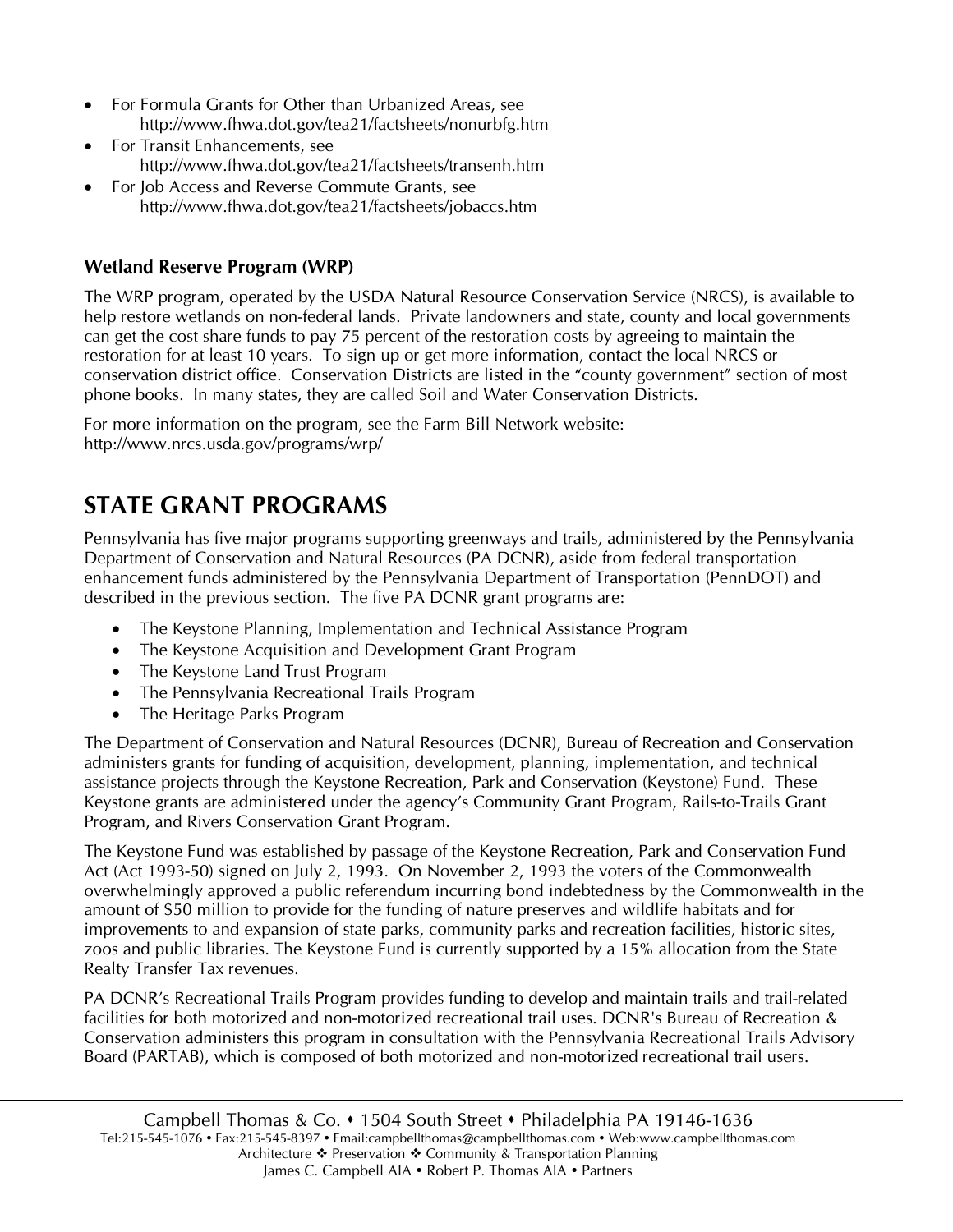Funding for the Recreational Trails Program is provided to the Commonwealth through the Federal Highway Administration (FHWA) and the Transportation Equity Act for the 21st Century (TEA 21), and supplemented by state funds.

In addition, the PA DCNR uses Growing Greener funds to augment the already successful and highly requested Community Conservation Partnership grant programs. Over five years, DCNR will allocate Growing Greener funding over several existing grant programs to help more communities and organizations meet their conservation and recreation goals. The grant programs funded through Growing Greener include:

- Community Grants (also funded by Keystone 93)
- Rails to Trails Grants (also funded by Keystone 93)
- Land Trust Grants (also funded by Keystone 93)
- Heritage Park Grants

For more information on these grant programs, contact the PA Department of Conservation and Natural Resources at the central office:

> Bureau of Recreation and Conservation Rachel Carson State Office Building P.O. Box 8475 Harrisburg, Pennsylvania 17105-8475 (717) 783-4734

Or contact the Recreation and Park Advisor for Region I at:

Southeast Regional Office (Philadelphia) 908 State Office Building 1400 Spring Garden Street Philadelphia, PA 19130 (215) 644-0609

Also, visit the PA DCNR grants home page: http://www.dcnr.state.pa.us/

## **The Keystone Land Trust Program**

Land Trust Grants provide 50 percent state funding for acquisition and planning of open space and natural areas which face imminent loss. Lands must be open to public use and the acquisition must be coordinated with the communities or counties in which the property is located. Priority is given to habitat for threatened species. Eligible applicants are nonprofit land trusts and conservancies. The funds require a 50 percent match.

Although these funds are targeted to protecting critical habitat for threatened species, many of these lands also provide key open space, greenway, bikeway, trail and heritage corridor opportunities and connections in greenway systems. Many land trusts and conservancies are undertaking greenway initiatives and are willing partners in greenway projects.

Keystone Planning, Implementation and Technical Assistance Program (PITA—DCNR)

Within DCNR's PITA Program are three separate programs of interest to the greenways and trail community:

- Community Grants
- Rails-to-Trails Grants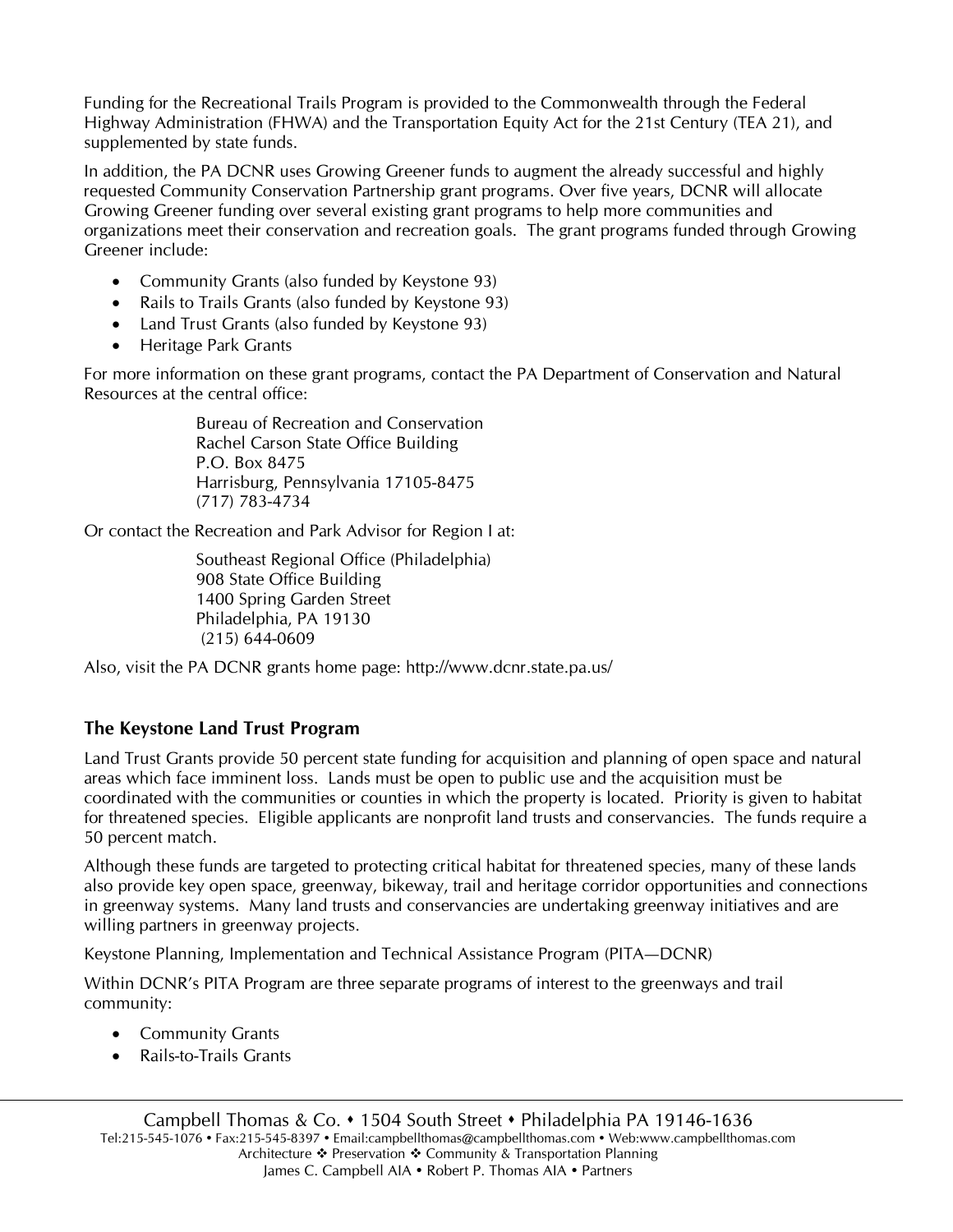• Rivers Conservation Grants

Community Grants provide funds for comprehensive recreation, park and open space plans; greenway plans; site master plans for neighborhood or regional parks; peer-to-peer technical assistance to study park and recreation facilities issues; and other types of planning. Municipal governments (including counties), councils of government (COGs) and some authorities are the only eligible applicants.

Community Grants include a Circuit Rider program, a three-year position for a full-time recreation, greenway and/or park director to share services through an intergovernmental cooperative effort created by two or more municipalities. Available funding for the Circuit Rider's salary decreases gradually throughout the three-year period from 100 percent to 0 in the fourth year.

Rails-to-Trails Grants may be requested by appropriate non-profit organizations, as well as municipalities. PA DCNR funds up to 50% of eligible costs. Money is provided for rail-trail feasibility studies and master plans and for special-purpose studies, such as studies of bridges, tunnels and culverts, that may impact the conversion of a rail corridor to a trail. Site control, either through ownership or a long-term lease, is required in order to develop a master plan or special-purpose study; however, it is not a requirement for feasibility studies.

Rivers Conservation Grants are available to municipalities and appropriate non-profit organizations for conducting watershed and river corridor studies and plans, many of which include greenway and trail elements. PA DCNR funds up to 50 percent of the cost (maximum \$50,000 grant).

## **Keystone Acquisition and Development Grant Program**

The Keystone Acquisition and Development Grant Program includes three components:

- **Community Grants**
- Rails-to-Trails Grants
- Rivers Conservation Grants

Although these bear the same names as grant programs under the PITA grants, they are separate programs with distinct features.

Under the Community Grant Program, municipalities, COGs and some authorities are the only eligible applicants. These grants provide funding for the purchase of land for park, recreation, or conservation purposes, and the rehabilitation and development of park and recreation areas and facilities, including greenways and trails. Generally, funding is provided for up to 50% of eligible costs. Small Communities/Small Projects grants are included for municipalities with a population of 5,000 or less. Grants are limited to a maximum of \$20,000 and will provide up to 100 percent funding of material costs and professional design fees. Grants are for the rehabilitation and development of basic outdoor park and recreation facilities and minor indoor recreation renovations.

The Rails-to-Trails Grant Program is open to municipalities and non-profit organizations. Funding is provided for up to 50% of eligible costs. Grant funds may be used for acquisition of abandoned railroad rights-of-way and adjacent land for trail use and access. Funds may also be used for rehabilitation and development of abandoned rail rights-of-way and support facilities for public recreational trail use.

Under the Rivers Conservation Grant Program, funding is available to both municipalities and appropriate organizations for acquisition and development projects recommended in an approved Rivers Conservation Plan (such as those created under the PITA Program). To be eligible for acquisition or development funding, the Rivers Conservation Plan must be listed in the Pennsylvania Rivers Registry. The state will fund up to 50 percent of the project up to a maximum of \$50,000.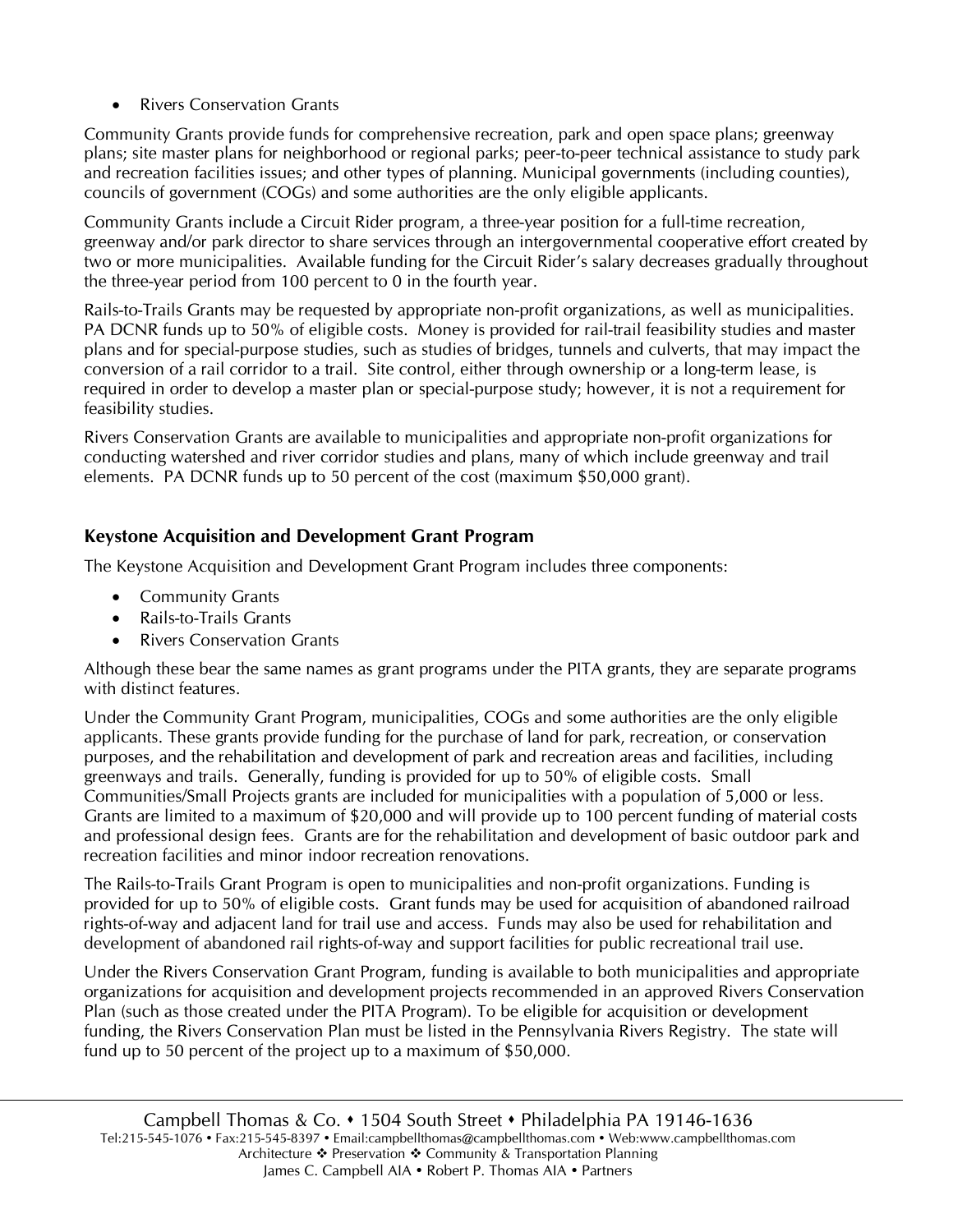## **The Pennsylvania Recreational Trails Program**

In addition, the Pennsylvania Recreational Trails Program provides grants between \$2,500 and \$100,000 for a wide range of trail development categories for both motorized and non-motorized trails: maintenance and restoration of existing recreational trails; development and rehabilitation of trailside and trailhead facilities and trail linkages; purchase and lease of recreational trail construction and maintenance equipment; construction of new recreational trails (with the exception of new trails on federal land); and acquisition of easements or property for recreational trails or trail corridors. The state will provide up to 80 percent of the funding (up to a maximum of \$100,000) except for acquisition projects, which require a 50 percent match. "Soft match" (credit for donations of funds, materials, services, or new right-of-way) is permitted from any project sponsor, whether a private organization or public agency. The Commonwealth may also use up to 5 percent of its funds for the operation of educational programs to promote safety and environmental protection related to the use of recreational trails.

The Department will also give consideration to projects that provide for the redesign, reconstruction, nonroutine maintenance, or relocation of recreational trails to benefit the natural environment. Project sponsors are encouraged to enter into contracts and cooperative agreements with qualified youth conservation or service corps to perform trail construction and maintenance.

The Recreational Trails Program is administered by PA DCNR but uses Federal Highway Administration (FHWA) and Transportation Equity Act for the  $21<sup>st</sup>$  Century (TEA-21) funds. TEA-21's predecessor legislation, ISTEA, included the Symms National Recreational Trails Act, and thus these grants are sometimes referred to as "Symms Grants." State funding supplements the federal is some years.

Recreational Trails Program grants are available to federal and state agencies, municipal government, organizations, and even private individuals. Grant money may be used for a variety of purposes, including work on trails to mitigate or minimize the impact on the natural environment, provide urban trail linkages, and develop trail-side and trail-head facilities. DCNR has a detailed grant application manual that includes necessary application procedures, forms, worksheets, sample contracts and agreements, and as well as an environmental survey form. DCNR also provides technical assistance and training workshops for interested applicants.

In Pennsylvania, the Recreational Trails Program is administered by the Department of Conservation & Natural Resources (DCNR), Bureau of Recreation & Conservation (BRC) in consultation with the Pennsylvania Recreational Trails Advisory Board (PARTAB), which is composed of both motorized and non motorized recreational trail users.

## **Heritage Parks Program**

Heritage Parks are large multi-county corridor and geographic areas that contain heritage elements of national or state significance related to historic industrial themes, such as oil, steel, coal, railroads, and transportation. Through public-private partnerships and a bottom-up grassroots public participation process, regional management action plans are completed to protect and enhance the natural, cultural, recreational, historic and scenic resources of the area. These resources are interpreted, packaged and promoted to create economic development opportunities based on tourism for the area.

Most of the designated State Heritage Parks, including the Schuylkill River Heritage Corridor, and those being planned include greenways, trails and river corridor projects in their regional strategies for preservation, enhancement, interpretation, education and promotion. Some of the state's best greenway corridors are found in State Heritage Parks and have benefited from funding through the program.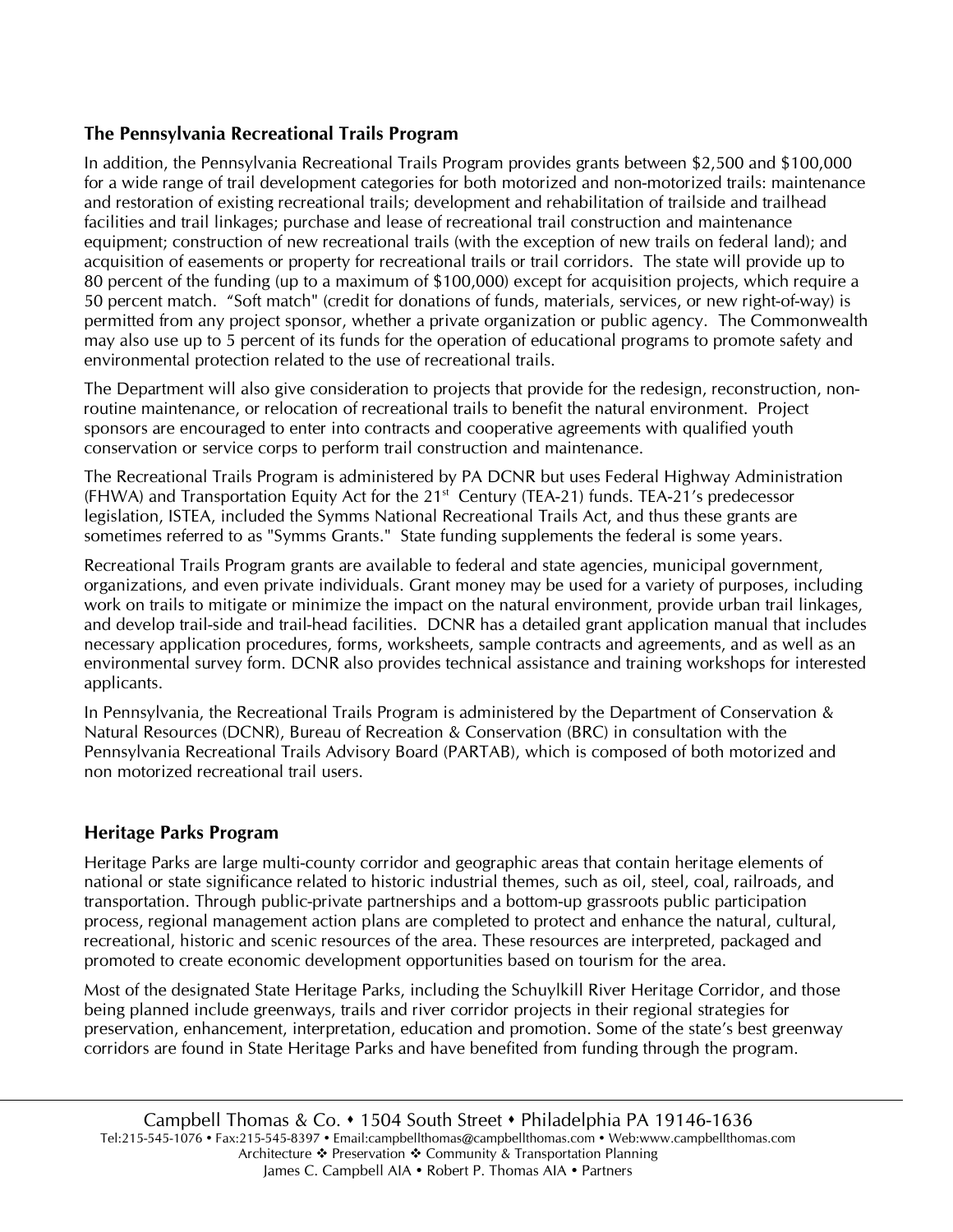DCNR administers the Heritage Parks Program in conjunction with a task force of other state agencies and non-profit organizations. Annual appropriations from the General Assembly are used to fund study, planning, implementation and management projects in officially designated State Heritage Parks in the Commonwealth. Heritage Parks Grants promote public-private partnerships to preserve and enhance natural, cultural, historic and recreation resources to stimulate economic development through heritage tourism. Grants are available to municipalities, nonprofit organizations or federally designated commissions acting on behalf of the municipalities in a heritage park area. The Schuylkill River Greenway Association coordinates and administers grants for the Schuylkill River Heritage Corridor. Grants are awarded for a variety of purposes including feasibility studies; development of management action plans for heritage park areas; specialized studies; implementation projects; and hiring of state heritage park managers. Grants require a 25-50 percent local match.

## **Home Town Streets (HTS) and Safe Routes To School (SRS) Programs**

Aimed at improving Pennsylvania's quality of life, Home Town Streets and Safe Routes to School are initiatives created by Governor Rendell in 2004 to improve downtowns, neighborhoods and walking routes by providing funds for sidewalks, curbing, street lights, pedestrian safety crossings and other downtown enhancements. The program seeks to facilitate the redevelopment of traditional downtown streetscapes and neighborhood corridors and to promote improved safety conditions for children going to and from school via non-motorized means (either walking or riding a bike.)

The HTS and SRS are federally funded programs administered at the state level. Similar to the Transportation Enhancements Program, both programs are designed to fund transportation and transportation-related improvements that often would not be funded using other available transportation monies. Like the TE Program, HTS and SRS require the applicant to provide a 20% match to the 80% federal/state transportation funds set aside for the project. Both HTS and SRS are organized to make it easier for the applicant to obtain the required matching funds. Unlike TE, both HTS and SRS have a \$1,000,000 maximum project cost limit.

For Pennsylvania's Transportation Enhancements, Home Town Streets and Safe Routes To School Programs see http://www.dot.state.pa.us/Penndot/Bureaus/CPDM/Prod/Saferoute.nsf or

http://www.dot.state.pa.us/penndot/Bureaus/CPDM/Prod/Saferoute.nsf/guidance?OpenPage

## **FOUNDATION GRANTS AND OTHER PRIVATE FUNDING**

Numerous large community, family, and corporate foundations make grants to greenway and trail groups. Copies of directories of foundations can be found in local libraries. The directories provide information on each foundation's grantmaking history and philosophy. One of the most well-known directories is *Environmental Grantmaking Foundations*, published annually by Resources for Global Sustainability, Inc., which maintains a database of over 47,000 grant programs that can be searched by keywords to determine the foundations serving a particular area and type of project. The directory is available as hard copy or on cd-rom. Foundations can also be located by searching the internet. Other resources for grant information include economic development agencies and trust officers at local banks, who manage small family foundations and charitable trusts.

## **American Greenways Eastman Kodak Awards**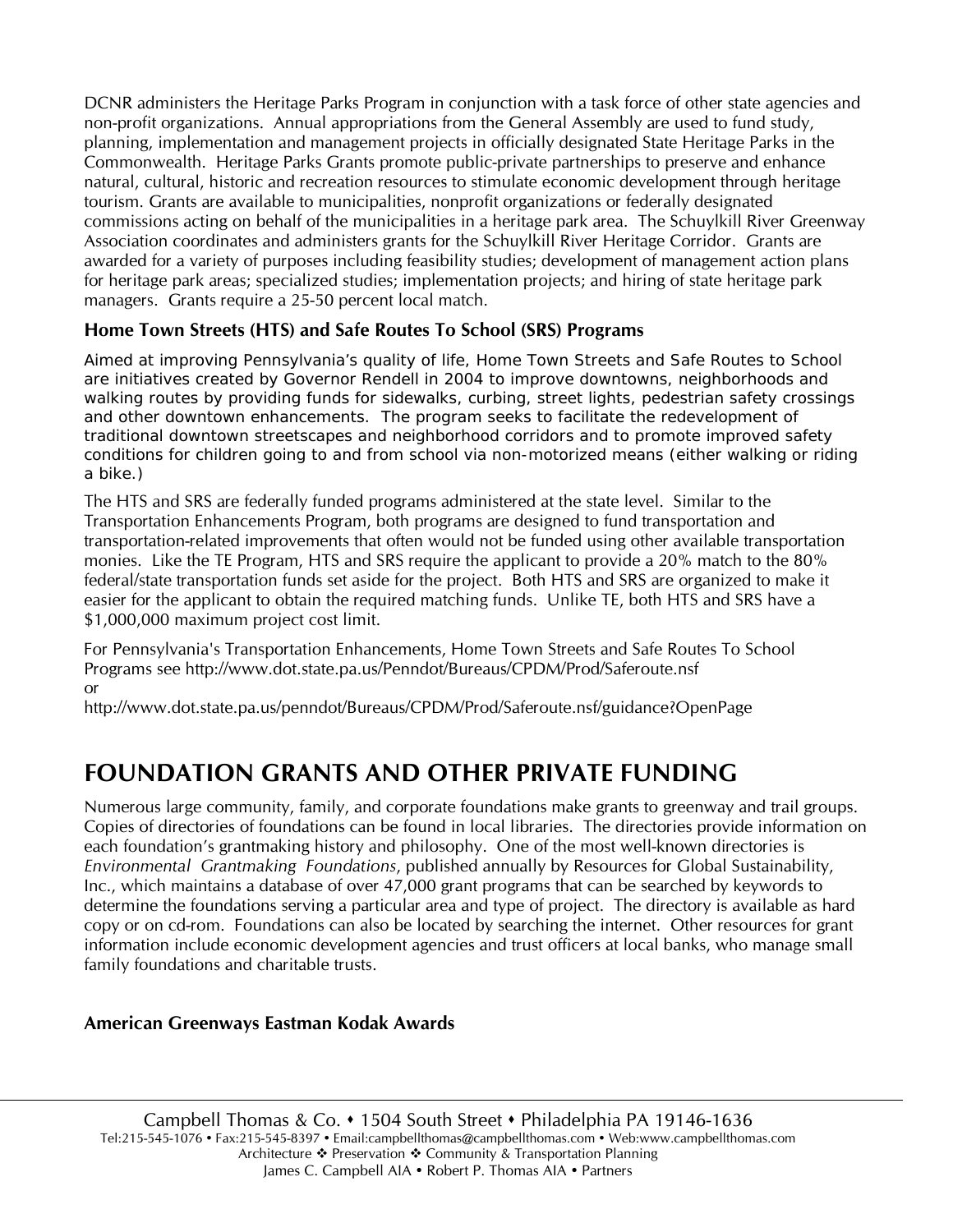A partnership between The Conservation Fund and photo giant Eastman-Kodak has launched the American Greenways Eastman Kodak Awards (formerly the American Greenways DuPont Awards). The program provides small grants of \$500 to \$2,500 to groups and individuals planning and designing greenways throughout the United States. Grants can be used to cover planning, technical assistance, legal or other costs associated with greenway projects. Grants may not be used for academic research, general institutional support, lobbying, or political activities.

The deadline for submitting applications is June 1, and awards will be presented in early fall. To receive an application form contact: The American Greenways Program c/o The Conservation Fund, 1800 North Kent Street, Suite 1120, Arlington, Virginia 22209 or visit their website: www.conservationfund.org.

## **Bike Belong Coalition Grants Program**

The Bikes Belong Coalition is sponsored by the bicycle industry, with the mission of putting more people on bicycles more often. The Bikes Belong Coalition Grants Program http://bikesbelong.org/site/page.cfm?PageID=21 provides grants of up to \$10,000 to nonprofit organizations and public agencies at the national, regional, and local level for facility, capacity, and education projects. Priority is given to organizations that are directly involved in building coalitions for bicycling by collaborating the efforts of bicycle industry and advocacy groups. Requests are reviewed

quarterly, please see the website each year for application deadlines and guidelines.

## **Delaware Valley Regional Planning Commission Transportation and Community Development Initiative Grants**

The TCDI program is intended to assist in reversing the trends of disinvestment and decline in many of the region's core cities and first generation suburbs by:

- Supporting local planning projects that will lead to more residential, employment or retail opportunities;
- Improving the overall character and quality of life within these communities to retain and attract business and residents, which will help to reduce the pressure for further sprawl and expansion into the growing suburbs;
- Enhancing and utilizing the existing transportation infrastructure capacity in these areas to reduce the demands on the region's transportation network; and
- Reducing congestion and improving the transportation system's efficiency.

Information on their grants programs can be located at the DVRPC website http://www.dvrpc.org/planning/tcdi.htm

## **HGTV Restore America**

HGTV Restore America is a partnership between the National Trust for Historic Preservation and Home & Garden Television (HGTV). Since 2003, HGTV Restore America has provided 36 grants to projects across America that highlight the work of preservation. HGTV has told the story of these sites through on-air and on-line content.

In 2006, HGTV Restore America will focus on the revitalization of places where people live, through grants for residential projects. Nonprofit organizations and public agencies are invited to apply for grants. Approximately 6 to 12 grants will be awarded for projects such as rehabilitation of single family residences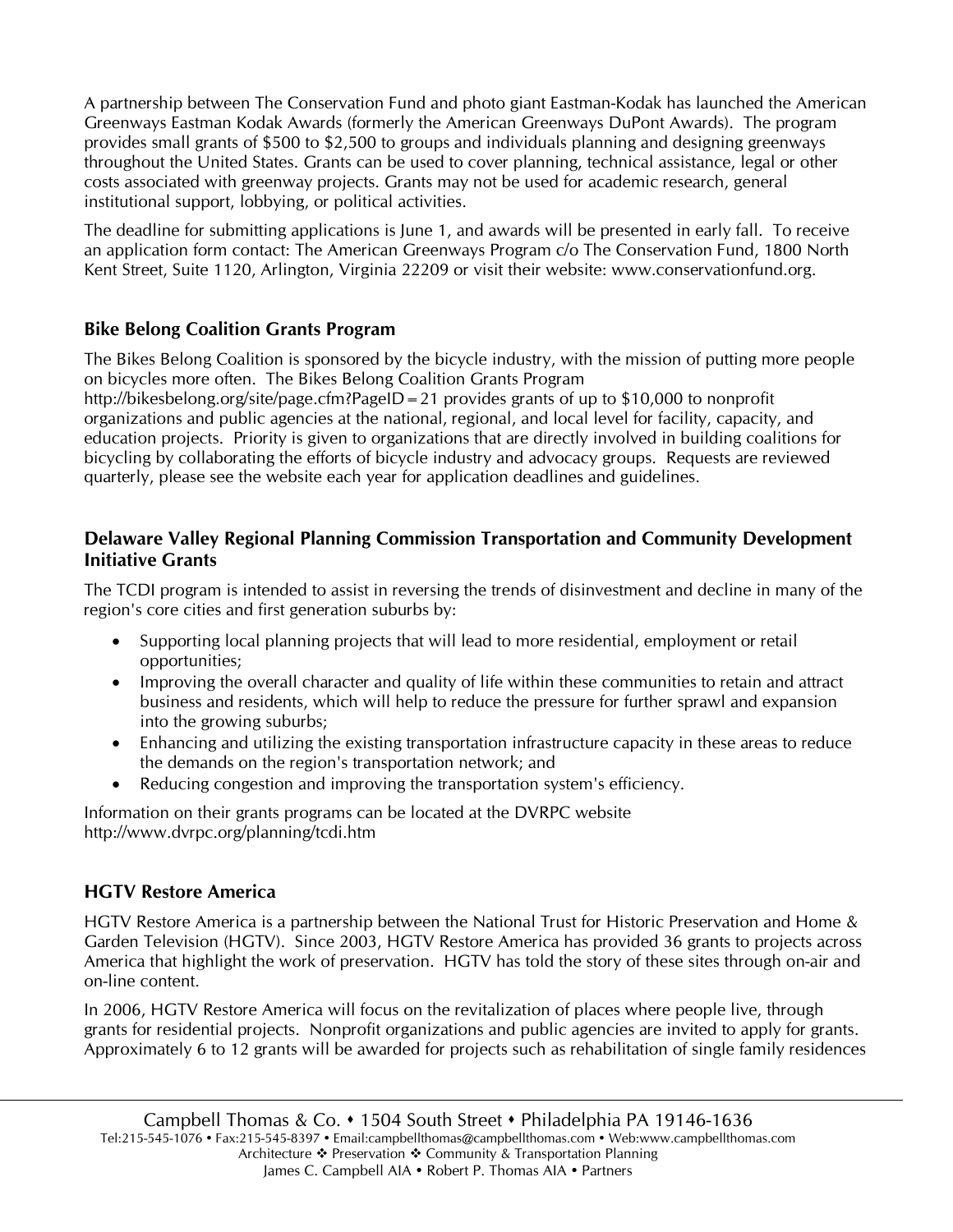or adaptive use of historic buildings for housing, creation of upper-floor apartments in Main Street communities, or restoration of Save America's Treasures sites that continue to have a residential use.

Applications must be postmarked by November 30, 2005. To download the Restore America grant program guidelines and application form, go to http://www.nationaltrust.org/restore\_america/ra\_grants.html

## **Home Depot Foundation**

The Home Depot Foundation was created in 2002 to further the community building goals of The Home Depot Company by providing additional resources to assist nonprofit organizations throughout the United States and Canada.

Just like The Home Depot, the Foundation relies on the participation of many corporate partners. Many of the vendors who help fill the company's shelves are also contributing their dollars to help The Home Depot Foundation build better communities. These companies share our vision for stronger, healthier, more sustainable neighborhoods in all the communities we serve.

The Home Depot Foundation mission is to build affordable, efficient and healthy homes while promoting sustainability by supporting nonprofit organizations with funding and volunteers.

To better support its mission, The Home Depot Foundation will award most of its grants by directly soliciting proposals from high-performing nonprofit organizations with the demonstrated ability to create strong partnerships, impact multiple communities and leverage grant resources.

In order to identify potential future nonprofit partners or respond to unique community revitalization opportunities, a limited amount of funding is set aside to be awarded through a competitive process.

The Home Depot's core purpose is to improve everything we touch, including the communities where we live and work. The Home Depot Foundation, The Home Depot and the many suppliers who contribute to the Foundation recognize the importance of giving back to our communities by engaging associates in meaningful volunteer activities. We believe it is a shared responsibility to enhance our communities and protect the environment. Preference will be given to grant requests that offer volunteerism opportunities and encourage community engagement.

Specifically, our Foundation supports organizations that have demonstrated success within one of the following program areas:

- Affordable Housing, Built Responsibly
- Healthy Community and Wild land Forests

For more information visit The Home Depot Foundation website: http://www.homedepotfoundation.org/

## **Pew Charitable Trusts**

The Pew Charitable Trusts, based in Philadelphia, are a national philanthropy established 48 years ago. Through their grantmaking, the Trusts seek to encourage individual development and personal achievement, cross-disciplinary problem solving and innovative, practical approaches to meeting the changing needs of a global community. Each year, the Trusts make grants of about \$180 million to between 400 and 500 nonprofit organizations in six areas: culture, education, environment, health and human services, public policy, and religion. In addition, the Venture Fund supports independent projects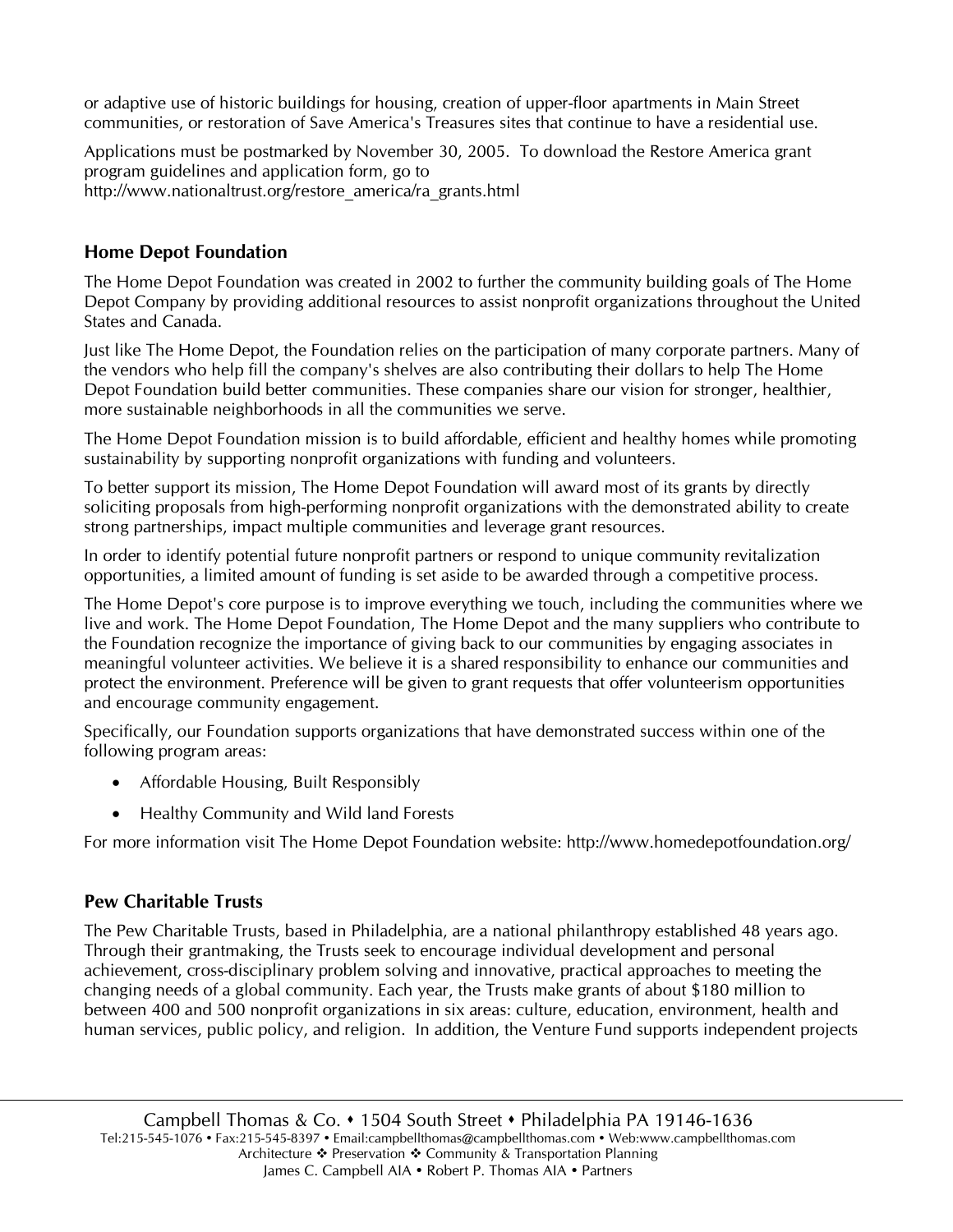outside of these six areas that take an interdisciplinary approach to broad issues of significant interest or concern.

In particular, the Culture program selectively supports programs for artists and cultural organizations in Philadelphia and has funded history interpretive programs—the Heritage Investment Program has provided technical assistance and challenge grants to historic sites in Philadelphia and the region, and the Philadelphia History Exhibitions Initiative has assisted Philadelphia-area history museums in producing high-quality, innovative exhibitions. Such programs could be used to fund interpretation of trail related historic resources and sites.

More information on the Pew Charitable Trusts grants programs is available in their website: http://www.pewtrusts.com/grants/

## **Recreational Equipment Incorporated (REI) Conservation and Recreation Grants**

REI's giving program is employee driven. The process starts with the employee nomination of projects in which they are personally involved. Grant guidelines and applications are sent to nonprofit organizations based strictly on those nominations from our employees. REI targets support to nonprofits that have either conservation projects, or programs directly increasing access to and participation in responsible outdoor recreation. For this reason, we are unable to accept unsolicited requests for donations or sponsorships.

For more information about REI's giving programs, please visit www.rei.com/aboutrei/gives02.html

## **Schuylkill River Heritage Area Corridor Grants**

The Schuylkill River Heritage Area (SRHA) celebrates the unique and nationally significant cultural landscape of the Schuylkill River watershed and attempts to bring a variety of federal, state, local, and private resources to bear on the Heritage Area's preservation, revitalization, and promotion.

The Schuylkill River Heritage Area provides grants to non-profit organizations and municipal and county governments to develop programs and projects that address SRHA's five core goals– resource conservation (natural & cultural), education and interpretation, recreation, community revitalization, and heritage tourism– in unique, meaningful, and sustainable ways. Supported projects must satisfy at least one of the five goals and the most successful projects will incorporate multiple goals. Successful projects will also attempt to address the larger context in which their projects exist. The Schuylkill River Heritage Area Grant Program is funded by the Pennsylvania Department of Conservation and Natural Resources (DCNR) through the Pennsylvania Heritage Parks Program (PHPP) and is administered in partnership with the National Park Service.

SRHA grants are available to organizations within its boundaries. The Schuylkill River Heritage Area is defined as the entire Schuylkill River watershed within Schuylkill, Berks, Chester, Montgomery, and Philadelphia Counties. While the Schuylkill River serves as the spine of the Heritage Area, the boundaries also include all of the river's major tributaries and the lands that they drain.

SRHA Grants are awarded based upon the criteria laid out in the Schuylkill River Heritage Area Management Plan and Environmental Impact Statement, Living with the River, published in 2003. Living with the River is intended to guide programs and projects within the Schuylkill River watershed that encourage partnerships, establish linkages between sites and resources, work to build a regional identity, and help preserve a sense of place. The SRHA Management Plan is available in PDF format at www.schuylkillriver.org